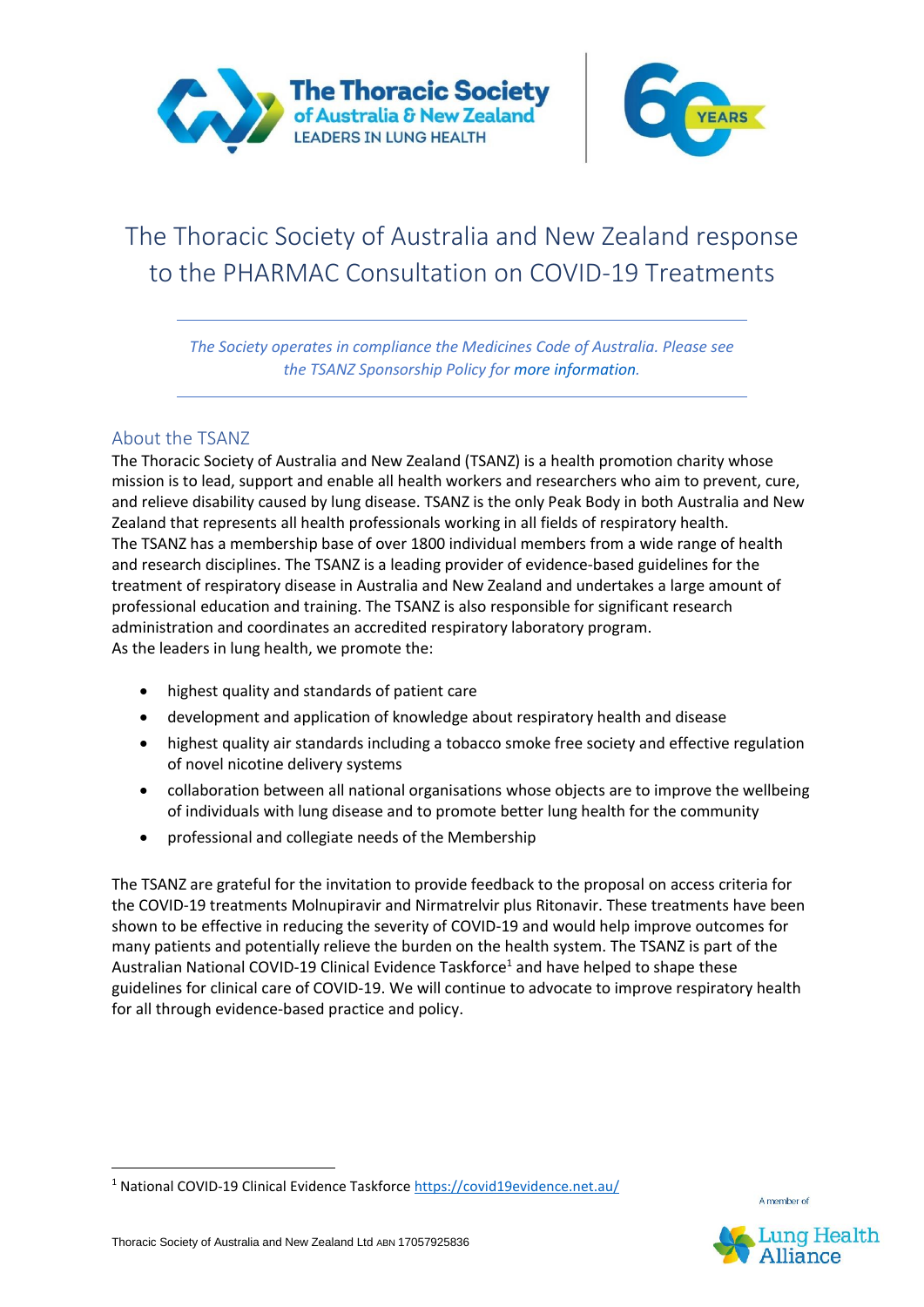

# Consultation Topic

Pharmaceutical Management Agency of New Zealand (PHARMAC) is seeking stakeholder views on a proposal on access criteria for two COVID-19 treatments, Molnupiravir and Nirmatrelvir plus Ritonavir.

## TSANZ Feedback

The Thoracic Society are supportive of the proposal made by PHARMAC. Evidence for our response reflects the work of the Australian National COVID-19 Clinical Evidence Taskforce (the Taskforce), a collaboration in which the Thoracic Society has had an active role since its inception. The Taskforce recommendations are attached to this submission as an appendix. The proposed eligibility criteria align with those of the Taskforce and will improve accessibility to treatment for those who need it.

### Nirmatrelvir plus Ritonavir (Paxlovid)

The Thoracic Society supports the suggested access criteria and welcomes the fact they are the same for both Nirmatrelvir plus Ritonavir (Paxlovid) and Molnupiravir as this will allow primary care clinicians to perform a single screening exercise.

With regard to the following comorbidity statement:

\*\* Comorbidities associated with a higher risk of severe outcomes are: severely immunocompromised, significant cardiac disease, uncontrolled hypertension, diabetes, chronic lung disease, chronic kidney disease, chronic liver disease, cancer, history of smoking, BMI 40 or higher.

The Thoracic Society suggest this list of comorbidities align with the list on the Ministry of Health website below as a few conditions are missing e.g. severe mental illness. There were insufficient numbers of trial participants with some of these risk factors to determine the extent to which Nirmatrelvir plus Ritonavir impacts hospitalisation or death, however as these conditions frequently result in poorer outcomes for patients following SARS-CoV-2 infection they will likely benefit from treatment.

### [https://www.health.govt.nz/covid-19-novel-coronavirus/covid-19-information-specific-audiences/](https://www.health.govt.nz/covid-19-novel-coronavirus/covid-19-information-specific-audiences/covid-19-higher-risk-people) [covid-19-higher-risk-people](https://www.health.govt.nz/covid-19-novel-coronavirus/covid-19-information-specific-audiences/covid-19-higher-risk-people)

#### Molnupiravir

The Thoracic Society welcomes the same criteria as above except to add that, in the event that both Paxlovid and Molnupiravir are available and suitable for the patient, Paxlovid is the preferred medication. Molnupiravir is recommended where Paxlovid is not suitable or not available.

The Thoracic Society note that the NZ criteria aligns with the [Taskforce recommendation](https://app.magicapp.org/#/guideline/L4Q5An/section/LA6kkM) but takes local equity issues and high-risk populations into consideration.

#### Prescriber Factsheet

The Thoracic Society recommend PHARMAC produces prescriber factsheets to highlight to clinicians important points about each of these antivirals.

A member of